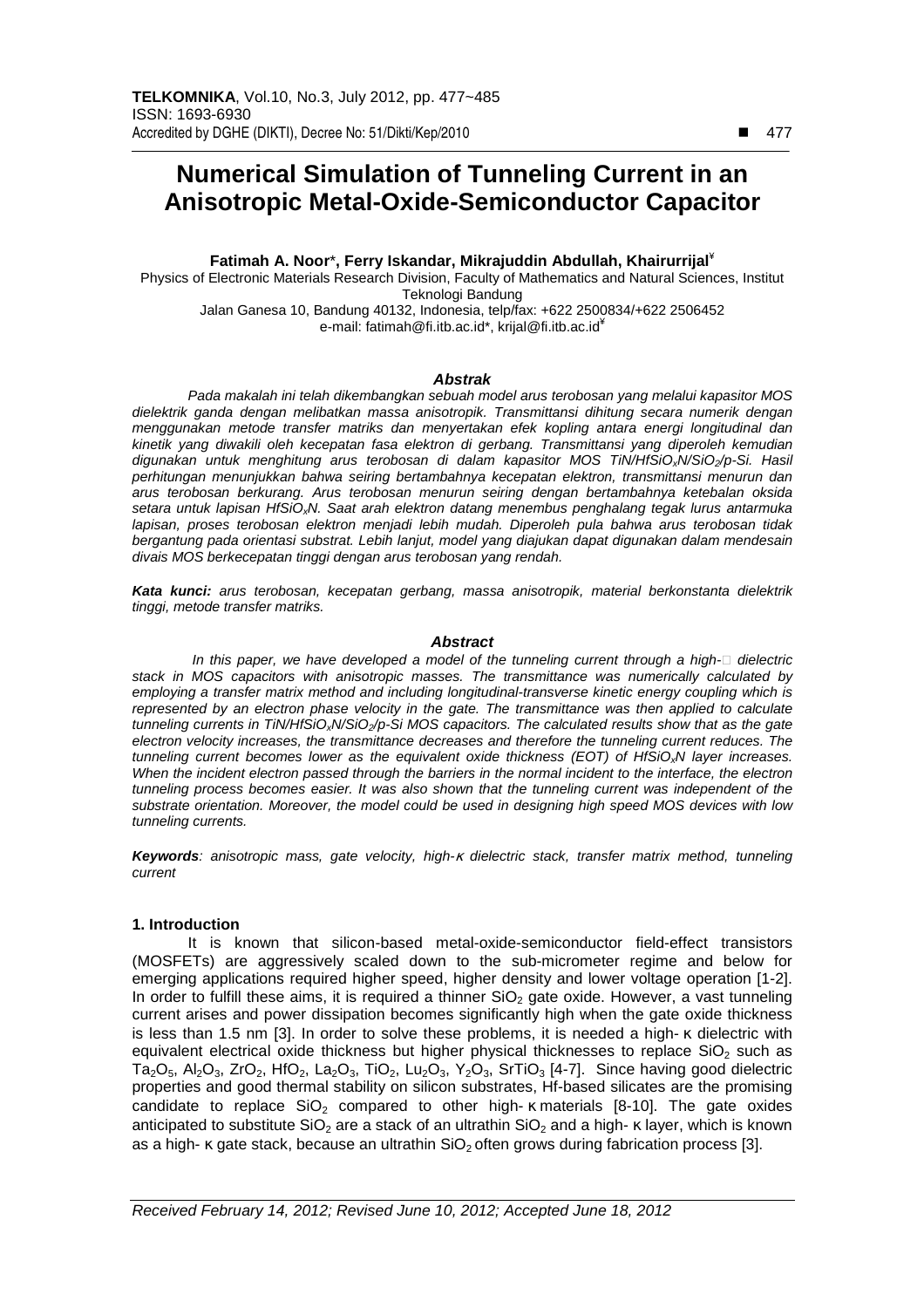Several methods have been utilized to compute a transmittance and tunneling current in high- κ gate stack based MOS capacitors [11-17]. However, they did not consider the coupling effects between longitudinal and transverse motions and anisotropic mass in the MOS capacitors. On the other hand, we have very recently developed an analytical model of tunneling in a TiN/HfSiO<sub>x</sub>N/SiO<sub>2</sub>/p-Si MOS capacitor by using Airy wave function approach which is including the coupling between longitudinal and transverse motions that is represented by an electron velocity in the metal gate [18]. In addition, it has been experimentally revealed that a high speed MOSFET was realized by injecting high velocity electrons [19].

In this paper, we report a numerical model of transmittance and tunneling current through a high-κ dielectric stack by including a longitudinal-transverse kinetic energy coupling, which is represented by a gate electron-phase velocity and an anisotropic electron mass by using the transfer matrix method. The transfer matrix method has been extensively utilized to study quantum-mechanical tunneling through potential barriers because this method is known to be more accurate than the other method [20]. This model is then applied to calculate the transmittance and tunneling current in TiN/HfSiO<sub>x</sub>N/SiO<sub>2</sub>/p-Si MOS capacitors. The transmittance and tunneling current as a function of the electron phase velocity in metal gate is studied. In addition, the effect of equivalent oxide thickness (EOT), the incident angle of electron, and the substrate orientation on the transmittance and tunneling current are investigated also.

## **2. Theoretical Model**

We use the model on Ref. [3] in computing tunneling currents in TiN/HfSiO<sub>x</sub>N/SiO2/p-Si MOS capacitors. The description of an electron in an anisotropic material under the parabolicband effective mass approximation is used as a first step in the model which is described as [21].

$$
\left(\frac{1}{2}p^T\frac{\alpha(r)}{m_0}p + V(z)\right)\Lambda(r) = E \Lambda(r) , \qquad (1)
$$

where *p* is the momentum vector,  $m_0$  is the free-electron mass,  $\alpha(r)/m_0$  is the inverse effective-mass tensor,  $V(z)$  is the potential energy which is only dependent on the z-direction,  $E$ and  $\Lambda(r)$  are the electron total energy and wavefunction, respectively. One dimensional Schrödinger-like equation in the z-direction is obtained by employing the separation method.



Figure 1. A potential profile in the z-direction without bias voltage (a) and under a negative bias voltage applied to the TiN gate (b)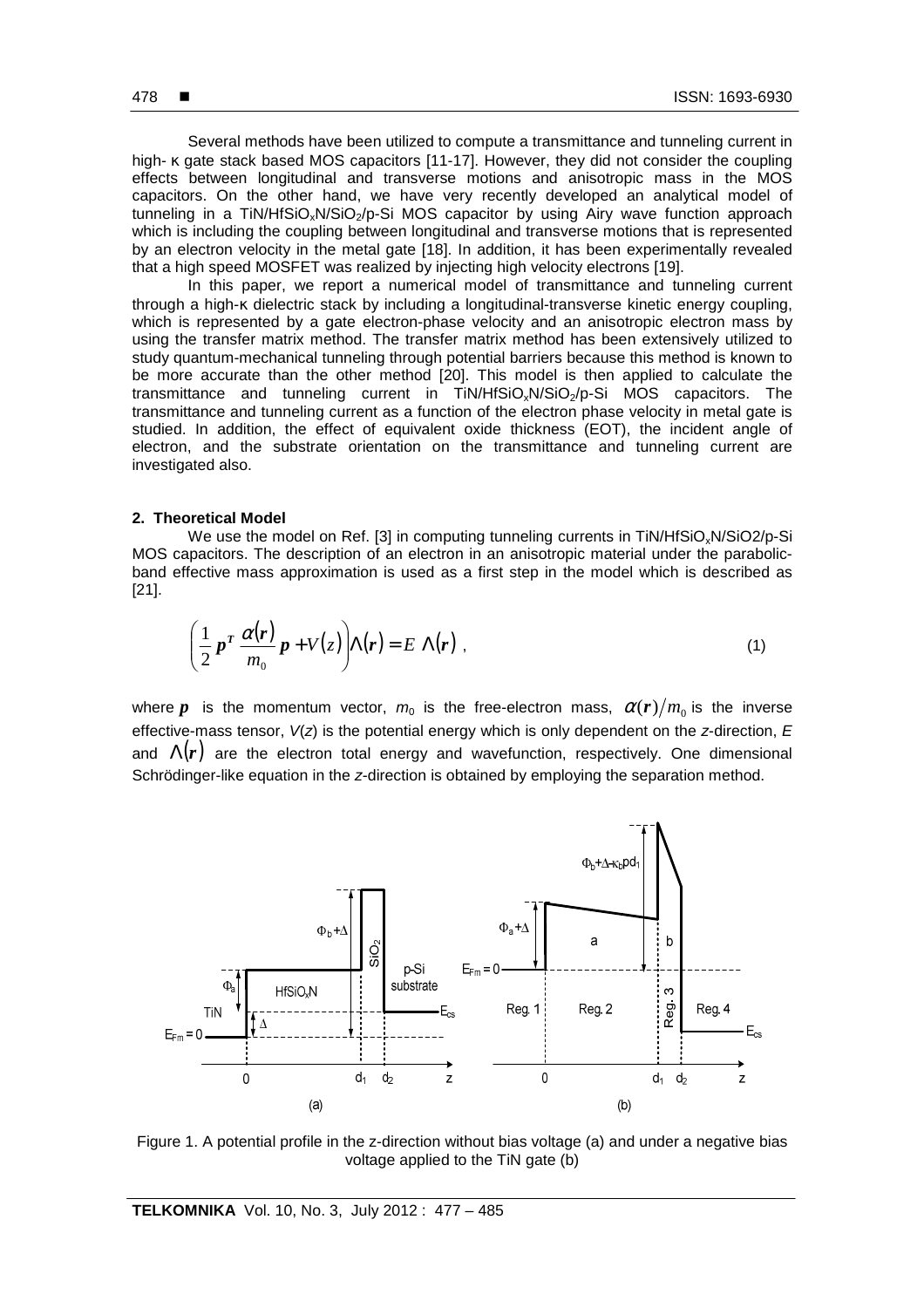Since the total energy  $E$  is composed of the longitudinal (the  $z$ -direction) and the transverse (the x-y plane) energies is written as  $E = E_z + E_{xy}$ , the one dimensional Schrödinger-like equation has a coupling term between longitudinal and transverse kinetic energies of electron motion in the anisotropic heterostructure, which is represented by a phase velocity in the TiN gate. Figure 1 gives the potential profile of the conduction band energy in which the conduction band differences between HfSiO<sub>x</sub>N and Si, SiO<sub>2</sub> and Si, and TiN and Si are  $\Phi_{a}$ ,  $\Phi_{b}$ , and  $\Delta$ , respectively, and  $d_1$  and  $(d_2-d_1)$  are the thicknesses of HfSiO<sub>x</sub>N and SiO<sub>2</sub>, respectively.

The potential profile in Figure 1 is mathematically expressed as

$$
V(z) = \begin{cases} 0 & z < 0\\ (\Phi_a + \Delta) - \kappa_b p z & 0 \le z < d_1\\ (\Phi_b + \Delta) + p d_1 (\kappa_a - \kappa_b) - \kappa_a p z & d_1 \le z < d_2\\ -(eV_{ox} - \Delta) & z \ge d_2, \end{cases}
$$
(2)

where  $(d_2 - d_1) + \kappa_b d_1$ *eV p*  $a \times a_2 \quad a_1 \times b_2$ *ox*  $\kappa_a (d_2 - d_1) + \kappa_b$  $=$   $\frac{C V_{ox}}{1}$ , e is the electronic charge,  $V_{ox}$  is the oxide voltage which is

the voltage across the barrier,  $d_1$  and  $(d_2-d_1)$  are the thicknesses of HfSiO<sub>x</sub>N and SiO<sub>2</sub>, respectively, and κ<sub>α</sub> and κ<sub>b</sub> are the dielectric constants of HfSiO<sub>x</sub>N and SiO<sub>2</sub>, respectively.

 The potential profile of regions 2 and 3 in Figure 1 under the transfer matrix method (TMM) are divided into N segments of rectangular form as described in Figure 2.



Figure 2. The potential profile separated into N segments

Therefore, for the  $n^{th}$  segment, the wave function can be approximated as [20]

$$
\Theta_n(z) = \begin{cases}\n\{\exp(i\delta_1 z) + B_1 \exp(-i\delta_1 z)\} \exp(-i\gamma_1 z) & z < 0 \\
\{A_n \exp(\delta_n z) + B_n \exp(-\delta_n z)\} \exp(-i\gamma_2 z) & 0 \le z < d_1 \\
\{A_n \exp(\delta_n z) + B_n \exp(-\delta_n z)\} \exp(-i\gamma_3 z) & d_1 \le z < d_2 \\
\{A_N \exp(i\delta_N z)\} \exp(-i\gamma_4 z) & z \ge d_2,\n\end{cases}
$$
\n(3)

where  $A_n$  and  $B_n$  are the amplitudes,  $\delta_1$  and  $\delta_N$  are the wave numbers that are given by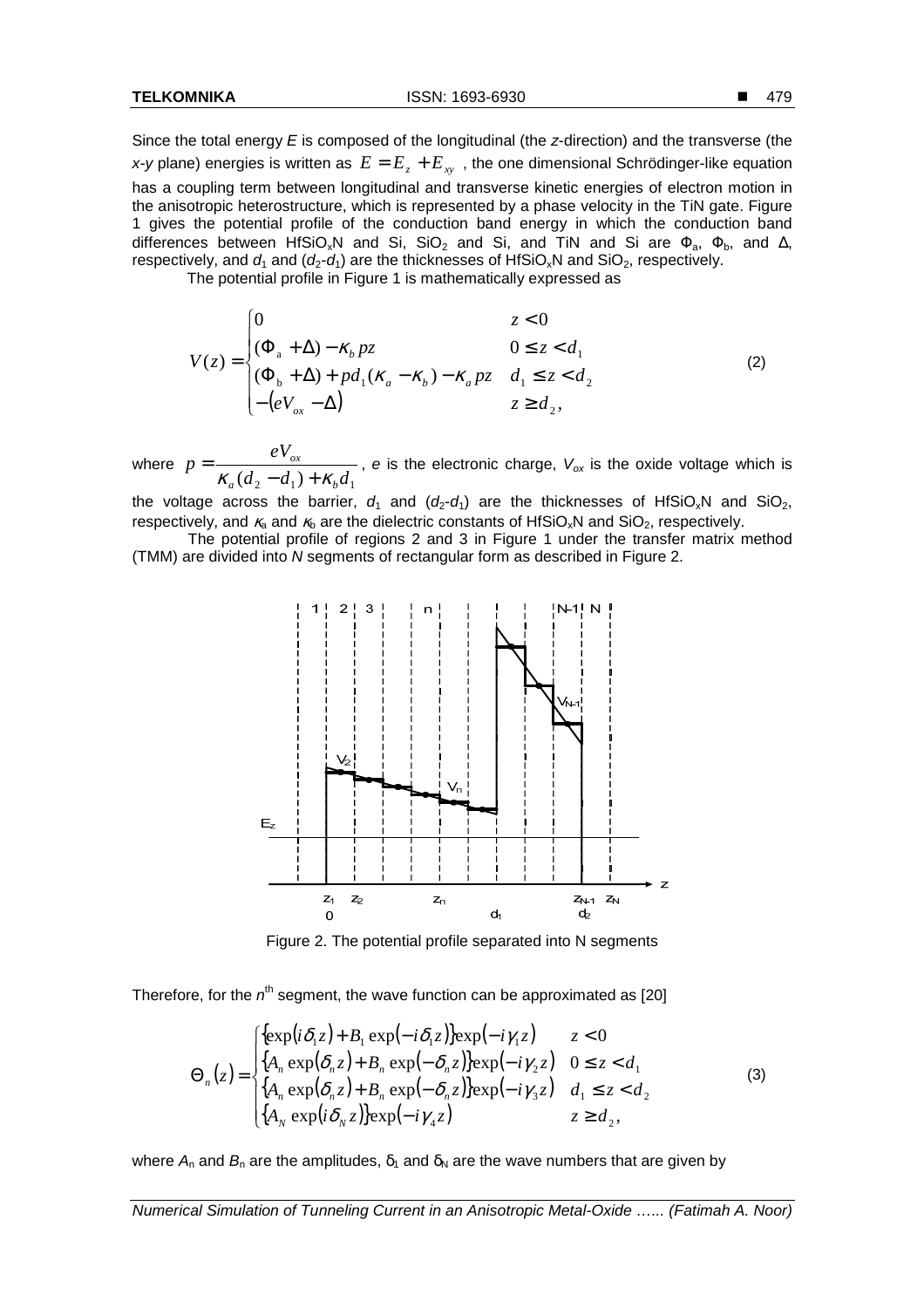$$
\delta_{1} = \sqrt{\frac{2m_{0}E_{z,1}}{\hbar^{2}} \frac{1}{\alpha_{z,1}}} , \quad \delta_{n} = \left(\frac{2m_{s}}{\hbar^{2}}\left(V_{n} - \sum_{i,j \in \{x,y\}} \frac{\hbar^{2}k_{i}k_{j}}{2m_{0}} \beta_{ij,l}\left(1 - \frac{\beta_{ij,n}}{\beta_{ij,l}}\right) - E_{z,l}\right)\right)^{1/2} \text{ and}
$$
\n
$$
\delta_{N} = \sqrt{\frac{2m_{0}\left(E_{z,1} - \left(V_{N}\left(z\right) - \sum_{i,j \in \{x,y\}} \frac{\hbar^{2}k_{i}k_{j}}{2m_{0}} \beta_{ij,l}\left(1 - \frac{\beta_{ij,4}}{\beta_{ij,l}}\right)\right)\right)}{\hbar^{2}} \frac{1}{\alpha_{zz,4}}}, \text{ respectively, } m_{n} \text{ is the}
$$

electron effective mass, and  $V_n$  and  $V_N$  are the constant potential in the nth for 1<n<N and  $N^{\text{th}}$ segments. The term of  $V_{n} - \sum_{n=1}^{\infty} \frac{1}{2} \frac{1}{2} \beta_{ij,1} \left[ 1 - \frac{1}{2} \frac{1}{2} \right] - E_{i,1}$  $i, j \in \{x, y\}$   $\angle$ **III**<sub>0</sub> (P<sub>ij,1</sub>) nij, ij,1  $\mathbf{0}$ i nj 2  $_{\rm n}$  -  $\sum_{\rm i, \rm i \in \{x,y\}} \frac{1-\epsilon_{\rm 1}-1}{2m_{\rm 0}} \beta_{\rm ij,1} \left(1-\frac{F_{\rm ij,n}}{\beta_{\rm ii,1}}\right) - \rm{E}$ β  $\beta_{ii,1}$  1 2m  $k_i$  $V_n - \sum_{n=1}^{\infty} \frac{n!}{2m} \beta_{i j, 1} \left[ 1 - \frac{F_{i j, n}}{R} \right]$  $\overline{\phantom{a}}$ J  $\backslash$  $\mathsf{I}$  $\mathsf{I}$ l  $- \sum \frac{\hbar^2 k_i k_j}{2m} \beta_{ij,1} \Bigg[ 1 -$ ∈ h is known as the effective potential.

 By applying the boundary conditions [22] of successive segments, it is easily obtained the total transfer matrix for N segments as follows:

$$
\binom{1}{B_1} = M_{12} M_{23} M_{34} \dots M_{N-1N} \binom{A_N}{0},\tag{4}
$$

where  $M_{nn+1}$  is a matrix relating  $A_n$  and  $B_n$  with  $A_{n+1}$  and  $B_{n+1}$ .

Articulating 
$$
M_{12}M_{23}M_{34}
$$
.... $M_{N-1N}$  as  $\Gamma = \begin{pmatrix} \Gamma_{11} & \Gamma_{12} \\ \Gamma_{21} & \Gamma_{22} \end{pmatrix}$ , the term *f* becomes  
\n
$$
f = A_N = \frac{1}{\Gamma_{11}}.
$$
\n(5)

The transmittance  $T(E_z)$  is found as

$$
T(E_z) = \frac{\delta_N \alpha_{zz,4}}{\delta_1 \alpha_{zz,1}} f.f^*.
$$
 (6)

The electron transmittance is then employed to calculate the tunneling current which is given by [18]

$$
J_z = \frac{e\sum_{l} n_{vl} m_{dl}}{2\pi^2 \hbar^3} \times \int_0^{\infty} T(E_z) kT \ln\left\{ \frac{\left(1 + \exp[(E_F - E_z)/kT]\right)^{\lambda}}{1 + \exp[(E_F - E_z + (\Delta - eV_{ox}))/kT]} \right\} dE_z, \tag{7}
$$

where  $n_v$  and  $m_d$  are the number of valleys and the density of states mass, respectively,  $T(E_z)$  is the electron transmittance,  $k$  is the Boltzmann constant, and  $T$  is the temperature. The tunneling current in Equation (7) is easily computed by using the Gauss–Laguerre Quadrature method [23].

#### **3. Results and Discussion**

In present model, the quantization effect of the p-type Si accumulation layer is negligible to avoid requiring more numerical treatment. In order to calculate the transmittance and tunneling current, it was used the following parameters:  $\Phi_{a}$ = 1.52 eV,  $\Phi_{b}$ = 3.34 eV,  $\Delta$ = 0.53 eV,  $d_1$ = 0.5 nm,  $\kappa_{a}$ = 13.5,  $\kappa_{b}$ = 3.9 [18]. The electron effective mass in the HfSiO<sub>x</sub>N and TiN metal gate are considered to be isotropic and taken as  $0.20m_0$  and  $m_0$ , respectively [13, 24]. The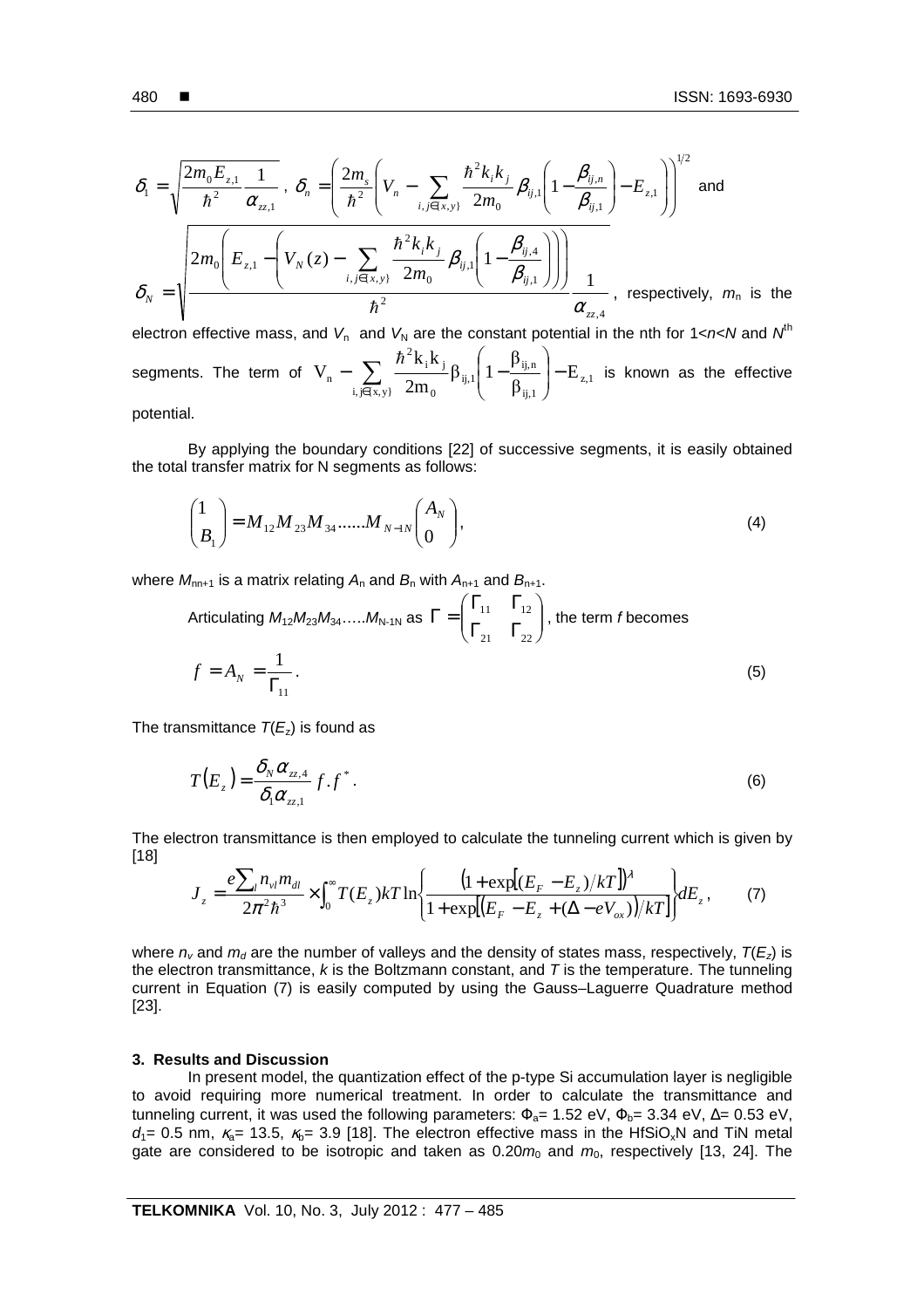electron effective mass in SiO<sub>2</sub> is also isotropic and assumed to be  $m_0$  for the thickness of 0.5 nm as extrapolated from Ref. [12]. Since there are six equivalent valleys in the conduction band of Si which are divided into three groups of valleys, the tensor elements of Si(100), Si(110), and Si(111) are given in Tables 1, 2, and 3, respectively [25-27].

| Table 1. Tensor elements aij of Si(100) |      |         | Table 2. Tensor elements aij of Si(110) |        |      |         |         |
|-----------------------------------------|------|---------|-----------------------------------------|--------|------|---------|---------|
| Valley                                  |      | Si(100) |                                         | Vallev |      | Si(110) |         |
| V1                                      | 1.02 |         |                                         | V1     | 5.26 |         |         |
|                                         |      | 5.26    |                                         |        |      | 3.14    | 2.12    |
|                                         |      |         | 5.26                                    |        |      | 2.12    | 3.14    |
| V2                                      | 5.26 |         |                                         | V2     | 5.26 |         |         |
|                                         |      | 1.02    |                                         |        |      | 3.14    | $-2.12$ |
|                                         |      |         | 5.26                                    |        |      | $-2.12$ | 3.14    |
| V3                                      | 5.26 |         |                                         | V3     | 1.09 |         |         |
|                                         |      | 5.26    |                                         |        |      | 5.26    |         |
|                                         |      |         | 1.02                                    |        |      |         | 5.26    |

| Table 3. Tensor elements aij of Si(111) |         |         |         |  |  |  |  |
|-----------------------------------------|---------|---------|---------|--|--|--|--|
| Valley                                  |         | Si(111) |         |  |  |  |  |
|                                         | 4.57    | 1.21    | 0.98    |  |  |  |  |
| V1                                      | 1.21    | 3.14    | $-1.70$ |  |  |  |  |
|                                         | 0.98    | $-1.70$ | 3.87    |  |  |  |  |
|                                         | 4.57    | $-1.21$ | 0.98    |  |  |  |  |
| V2                                      | $-1.21$ | 3.14    | 1.70    |  |  |  |  |
|                                         | 0.98    | 1.70    | 3.87    |  |  |  |  |
|                                         | 2.48    | 0       | $-1.97$ |  |  |  |  |
| V3                                      | 0       | 5.26    | O       |  |  |  |  |
|                                         | $-1.97$ | 0       | 7.74    |  |  |  |  |

Figure 3 compares the transmittances of electrons in the valley 1 (V1) moving from the metal gate with phase velocities in the range of  $1.5 - 2.5 \times 10^5$  m/s and tunneling through a barrier composed of 2.5 nm-thick HfSiO<sub>x</sub>N and 0.5 nm-thick SiO<sub>2</sub> layers for the oxide voltage of 1 V with that without considering the coupling effect of the longitudinal and transversal kinetic energies.



Figure 3. Electron transmittance in the MOS capacitor calculated without and with considering the coupling effect





Numerical Simulation of Tunneling Current in an Anisotropic Metal-Oxide …... (Fatimah A. Noor)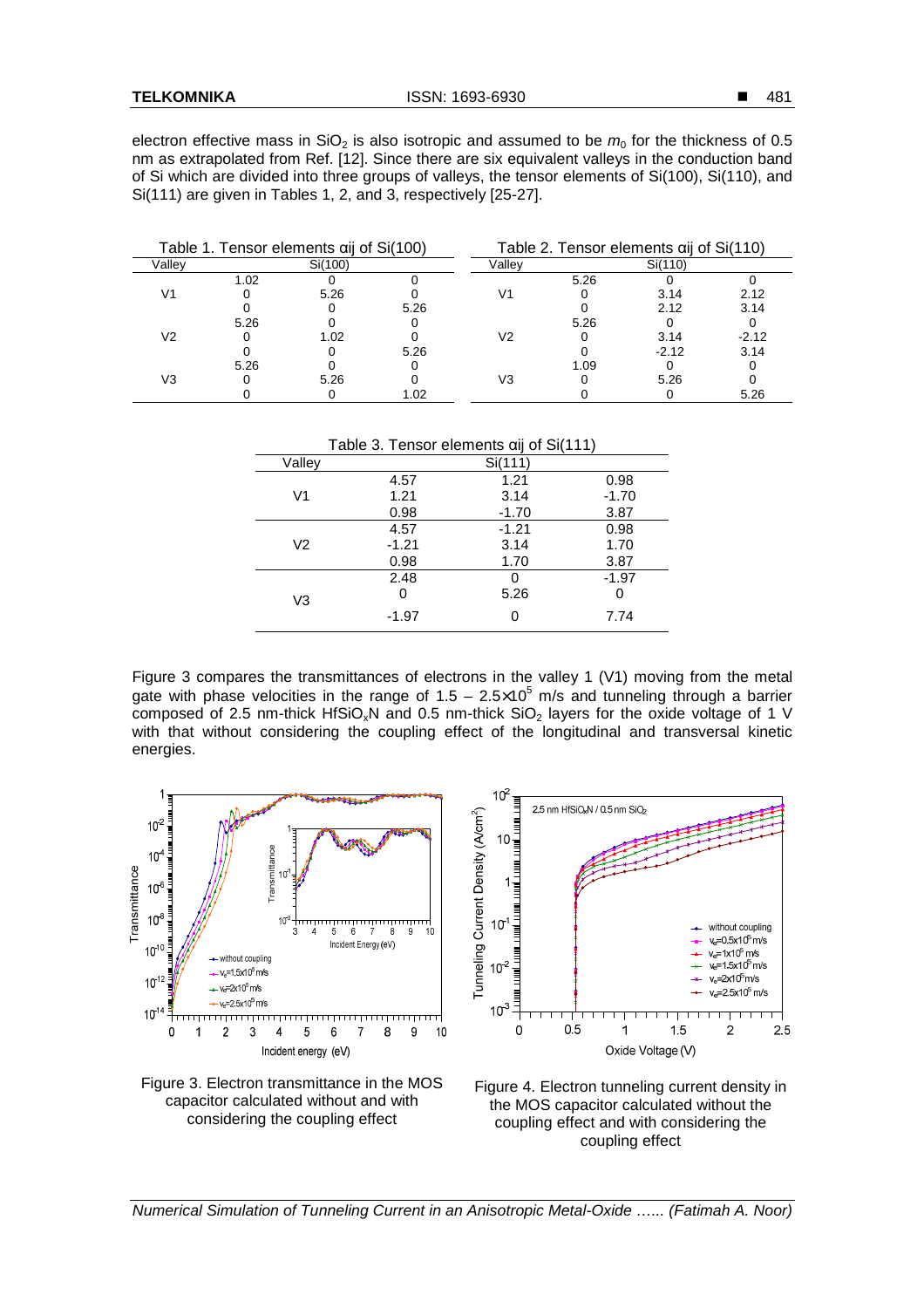It is seen that the transmittances increase as the incident electron energy increases. For incident electron energies higher than the barrier height, the transmittances show oscillatory behaviors as given in the inset. It is also shown that the transmittance calculated without the coupling effect is much higher than those obtained by including the gate electron phase velocities in the range of 1.5 to 2.5 $\times$ 10<sup>5</sup> m/s. In addition, the increase of the gate electron velocity reduces the transmittance. This is because the gate electron velocity causes an effective potential barrier  $V_{\text{eff}}(z)$  higher than the barrier  $V(z)$  as already explained in Refs. [3, 28-29].

 Employing the same parameters as used in obtaining Figure 3, electron tunneling current density, which is contributed from each valley, was calculated. The tunneling current density as a function of oxide voltage is depicted in Figure 4. It is found that the tunneling current density increases with the oxide voltage. In addition, the electron tunneling process from the metal gate to the silicon substrate does not happen for the oxide voltages lower than 0.53 V as demonstrated in Figure 1 because electrons in the Fermi level of TiN metal gate can not occupy the forbidden states of p-Si substrate band gap [18]. The tunneling current density calculated without the coupling effect of longitudinal-transverse kinetic energy is the highest as compared to those obtained by including the coupling effect. It is also found that the increase of the gate electron velocity reduces the tunneling current density. This is because the barrier height  $V(z)$  in Equation (2) is enhanced by the increase of the gate electron phase velocity. The transmittance is, therefore, reduced. Moreover, the slopes of the curves in Figure 4 are almost identical. This finding means that the modification of potential barrier can be compensated for the electron effective mass of the tunneling barrier. This is an indication that the inclusion of the gate electron phase velocity in the present model could be used to explain the achievement of a high-speed source-heterojunction MOS transistor due to the injection of high velocity electrons as reported in Ref. [19].



Figure 5. The relation between the tunneling current and equivalent oxide thickness (EOT) in the MOS capacitor TiN/HfSiOxN/SiO2/p-Si(100)



Figure 6. The electron transmittance versus the incident angle of electron

To verify the effects of longitudinal-transverse kinetic energy coupling and equivalent oxide thickness (EOT) to tunneling current, the calculated tunneling currents for a stack of 0.5 nm interfacial  $SiO<sub>2</sub>$  and HfSiO<sub>x</sub>N with and without the coupling effect are demonstrated in Figure 5. It is found that the coupling effect can not be neglected in tunneling current in the MOS capacitor for thick HfSiO<sub>x</sub>N layer. Moreover, as the EOT (effective oxide thickness) of HfSiO<sub>x</sub>N layer increases, the tunneling current becomes lower. It means that the usage of HfSiO<sub>x</sub>N as the gate oxide can reduce the tunneling current as explained in Refs. [3] and [18].

 Figure 6 depicts the electron transmittance as a function of the incident angle of electron (in degree) with respect to the barrier over the range from -80° to 80° in 2.5 nm-thick  $HSSO,N$  and 0.5 nm-thick  $SiO<sub>2</sub>$  layers with and without including the coupling effect of the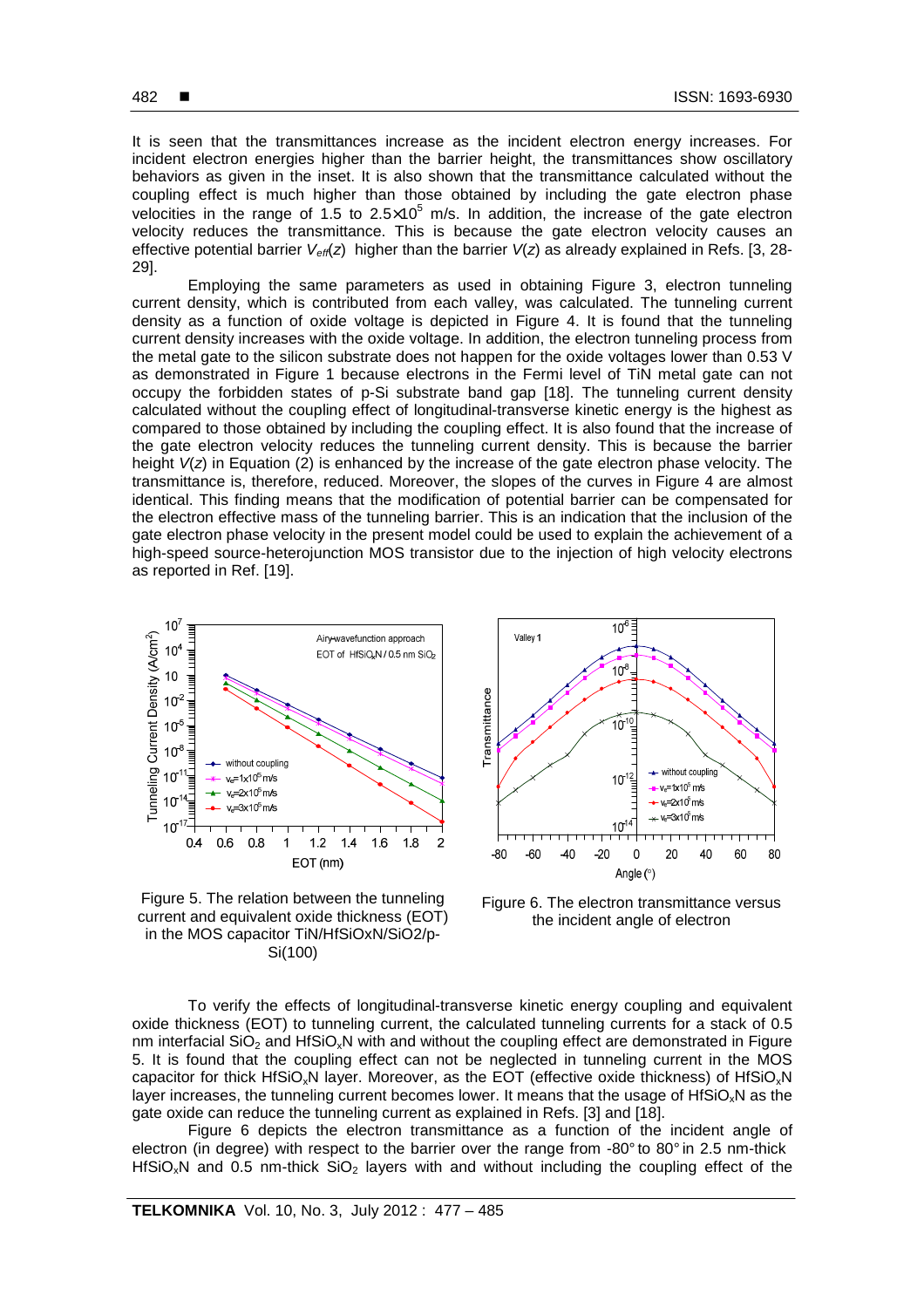longitudinal-transverse kinetic energy. In this problem, we use the coordinate system as shown in Figure 7. Noting that the total energy E is composed of  $E_{xy}$  and  $E_{z}$ , where  $E_{xy}$  and  $E_{z}$  are the transverse and longitudinal energies, respectively, the total energy becomes

$$
E = \frac{\hbar^2}{2m_0} \left\{ \left( \frac{v_e m_0}{\hbar} \right)^2 \sum_{i,j \in \{x,y\}} \frac{1}{\beta_{ij}} + \left[ \alpha_{zz} k^2 \cos^2 \theta \right. \\ + 2 \left( \alpha_{yz} k^2 \sin^2 \theta \cos \theta \sin \varphi + \alpha_{zx} k^2 \sin \theta \cos \theta \cos \varphi \right) \right\}
$$
 (8)

We calculate the direct transmittance with the angles of incident electron  $\theta$  and  $\varphi$ . We fix  $\omega$  to  $\pi/2$  and change only  $\theta$  for simplicity. From the figure, it is shown that the transmittance decreases as the gate electron phase velocity increases as also given in Figure 4. It is also shown that the transmittance gives the highest value at the incident angle of 0° (normal incident to the interface). It means that for the incident angle of 0°, the movement of electron becomes easier. These results are the same as those obtained with the analytical method given in Ref. [30].





Figure 7. The coordinate system used in this problem

Figure 8. The tunneling current in the  $TiN/HfSiO<sub>x</sub>N/SiO<sub>2</sub>/p-Si MOS capacitor for different$ substrate orientations

 Figure 8 demonstrates the effect of substrate orientation to the electron tunneling current. Here, it was used the electron incident angle of  $0^{\circ}$  and the gate electron velocity of 10<sup>5</sup> m/s. It is seen that the tunneling currents give the same result for the substrate orientations of Si(100), Si(110), and Si(111). It means that the tunneling current in the TiN/HfSiO<sub>x</sub>N/SiO<sub>2</sub>/p-Si capacitor is not affected by the substrate orientation. The result is also consistent with that, which obtained analytically as given in Ref. [3].

# **4. Conclusion**

We have studied numerically the electron tunneling current density  $TiN/HfSiO-N/SiO<sub>2</sub>/D-$ Si MOS capacitor. The transmittance through the barrier is derived by including the effect of a longitudinal-transverse kinetic energy coupling represented by the gate electron phase velocity. It has been shown that the increase of the gate electron velocity enhances the barrier height, decreases the transmittance, and therefore reduces the tunneling current density. It has also been shown that the tunneling current becomes lower as the EOT increases. In addition, it was found that the tunneling process in TiN/HfSiO<sub>x</sub>N/SiO<sub>2</sub>/p-Si capacitor becomes easier when the incident electron is normal to the interface. It was also found that the tunneling current does not

2.5

Numerical Simulation of Tunneling Current in an Anisotropic Metal-Oxide …... (Fatimah A. Noor)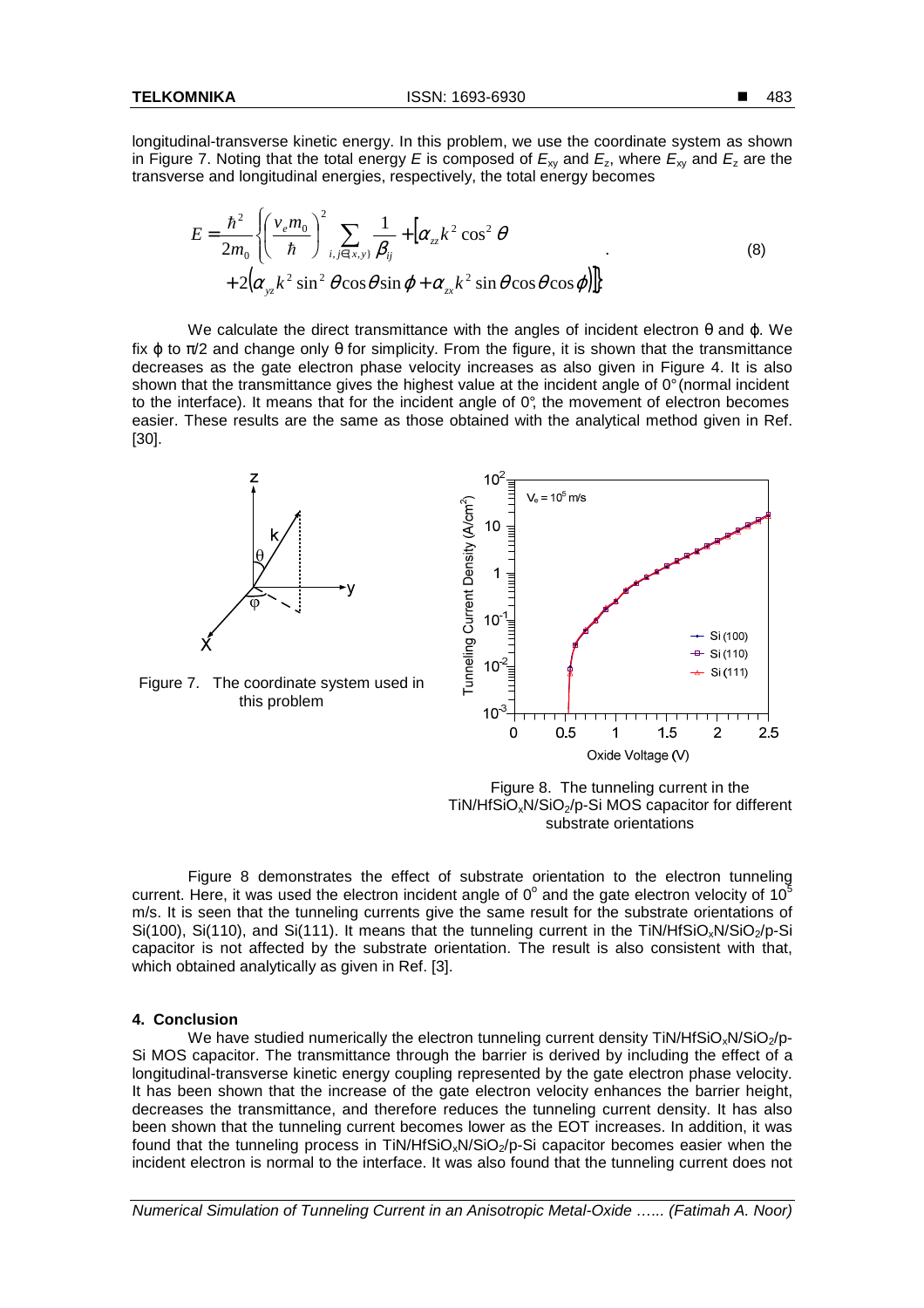depend on the substrate orientation. Furthermore, the present results suggest that the MOS device could operate at a high speed with a low tunneling current when electrons from the gate could be injected with a high phase velocity.

## **Acknowledgment**

This work was supported by a research grant from the Asahi Glass Foundation in the fiscal year of 2011

#### **References**

- [1] Govoreanu B, Blomme P, Rosmeulen M, Houdt J V, Meyer K D. A Model for Tunneling Current in Multi-layer Tunnel Dielectrics. Solid-State Electronics. 2003; 47(6): 1045-1053
- [2] Iwai H, Momose H S, Katsumata Y. Si-MOSFET Scaling Down to Deep-sub-0.1-micron Range and Future of Silicon LSI. International Symposium on VLSI Technology System and Applications. 1995; 31: 262-267
- [3] Khairurrijal, Noor F A, Abdullah M, Sukirno, Miyazaki S. Theoretical Study on Leakage Current in MOS with High-K Dielectric Stack: Effects of In-plane-Longitudinal Kinetic Energy Coupling and Anisotropic Masses. Transactions of the Materials Research Society of Japan. 2009; 34(2): 291-295
- [4] Wilk G D, Wallace R M, Anthony J M. High-k Gate Dielectrics: Current Status and Materials Properties Considerations. Journal of Applied Physics. 2001; 89(10): 5243-5275
- [5] Green M L, Gusev E P, Degraeve R, Garfunkel E. Ultrathin (<4 nm) SiO<sub>2</sub> and Si-O-N Gate Dielectric Layers for Silicon Microelectronics: Understanding the Processing, Structure, and Physical and Electrical Limits. Journal of Applied Physics. 2001; 90(5): 2057-2121
- [6] Copel M, Gribelyuk M, Gusev E. Structure and Stability of Ultrathin Zirconium Oxide Layers on Si(001). Applied Physics Letters. 2000; 76(4): 436-438
- [7] Ferrari G, Watling J R, Roy S, Barker J R, Asenov A. Beyond SiO<sub>2</sub> Technology: Simulation of the Impact of High-k Dielectrics on Mobility. Journal of Non-Crystalline Solids. 2007; 353(5-7): 630-634
- [8] Chiu F-C. Interface characterization and carrier transportation in metal/HfO<sub>2</sub>/silicon structure. Journal of Applied Physics. 2006; 100(11): 114102-1-114102-5
- [9] Pei Y, Ohta A, Murakami H, Higashi S, Miyazaki S, Akasaka T, Nara Y. Analysis of Leakage Current through Ultrathin HfSiO<sub>x</sub>N/SiO<sub>2</sub> Stack Gate Dielectric Capacitors with TiN/W/TiN Gate. International Workshop on Dielectric Thin Films for Future ULSI Devices – Science Technology. Kanagawa. 2006; 107-108
- [10] Chowdhury N A, Misra D. Charge Trapping at Deep States in Hf–Silicate Based High-k Gate Dielectrics. Journal of Electrochemical Society. 2007; 154(2): G30-G37
- [11] Khairurrijal, Noor, F A, Sukirno. Electron Direct Tunneling Time in Heterostructures with Nanometerthick Trapezoidal Barriers. Solid-State Electronics. 2005; 49(6): 923-927
- [12] Khairurrijal, Mizubayashi W, Miyazaki S, Hirose M. Analytic Model of Direct Tunnel Current through Ultrathin Gate Oxides. Journal of Applied Physics. 2000; 87(6): 3000-1-3000-5
- [13] Noor F A, Abdullah M, Sukirno, Khairurrijal. Comparison of Electron Direct Transmittance and Tunneling Time of Si(100)/HfO2/Si(100) and Si(110)/HfO2/Si(110) Structures with Ultra-thin Trapezoidal Barrier. Indonesian Journal of Physics. 2007; 18(2): 41-45
- [14] Zhao Y, White M H. Modeling of Direct Tunneling Current through Interfacial Oxide and High-k Gate Stacks. Solid-State Electronics. 2004; 48(10-11): 1801-1807
- [15] Wu H, Zhao Y, White M H. Quantum Mechanical Modeling of MOSFET Gate Leakage for High-k Gate Dielectrics. Solid-State Electronics. 2006; 50(6): 1164-1169
- [16] Chen W B, Xu J P, Lai P T, Li Y P, Xu S G. Gate Leakage Properties of MOS Devices with Tri-Layer High-k Gate Dielectric. Microelectronics Reliability. 2007; 47(6): 937-943
- [17] Kauerauf T, Govoreanu B, Degraeve R, Groeseneken G, Maes H. Scaling CMOS: Finding the Gate Stack with the Lowest Leakage Current. Solid-State Electronics. 2005; 49(5): 695-701
- [18] Noor F A, Abdullah M, Sukirno, Khairurrijal, Ohta A, Miyazaki S. Electron and hole components of tunneling currents through an interfacial oxide-high-k gate stack in metal-oxide-semiconductor capacitors. Journal of Applied Physics. 2010; 108(9): 093711-1-093711-4
- [19] Mizuno T, Sugiyama N, Tezuka T, Moriyama Y, Nakaharai S, Maeda T, Takagi S. High-Speed Source-Heterojunction-MOS-Transistor (SHOT) Utilizing High-Velocity Electron Injection. IEEE Transactions on Electron Devices. 2005; 52(12): 2690-2696
- [20] Abdolkader T M, Hassan M M, Fikry W, Omar O A. Solution of Schrodinger equation in double-gate MOSFETs using transfer matrix method. Electronics Letters. 2004; 40(20): 1-2
- [21] Kim K –Y, Lee B. Tunneling Time and the Post-Tunneling Position of an Electron through a Potential Barrier in an Anisotropic Semiconductor. Superlattices and Microstructure. 1998; 24(6): 389-391
- [22] Kim K –Y, Lee B. Transmission Coefficient of an Electron through a Heterostructure Barrier Grown on Anisotropic Materials. Physical Review B. 1998. 58(11): 6728-6731